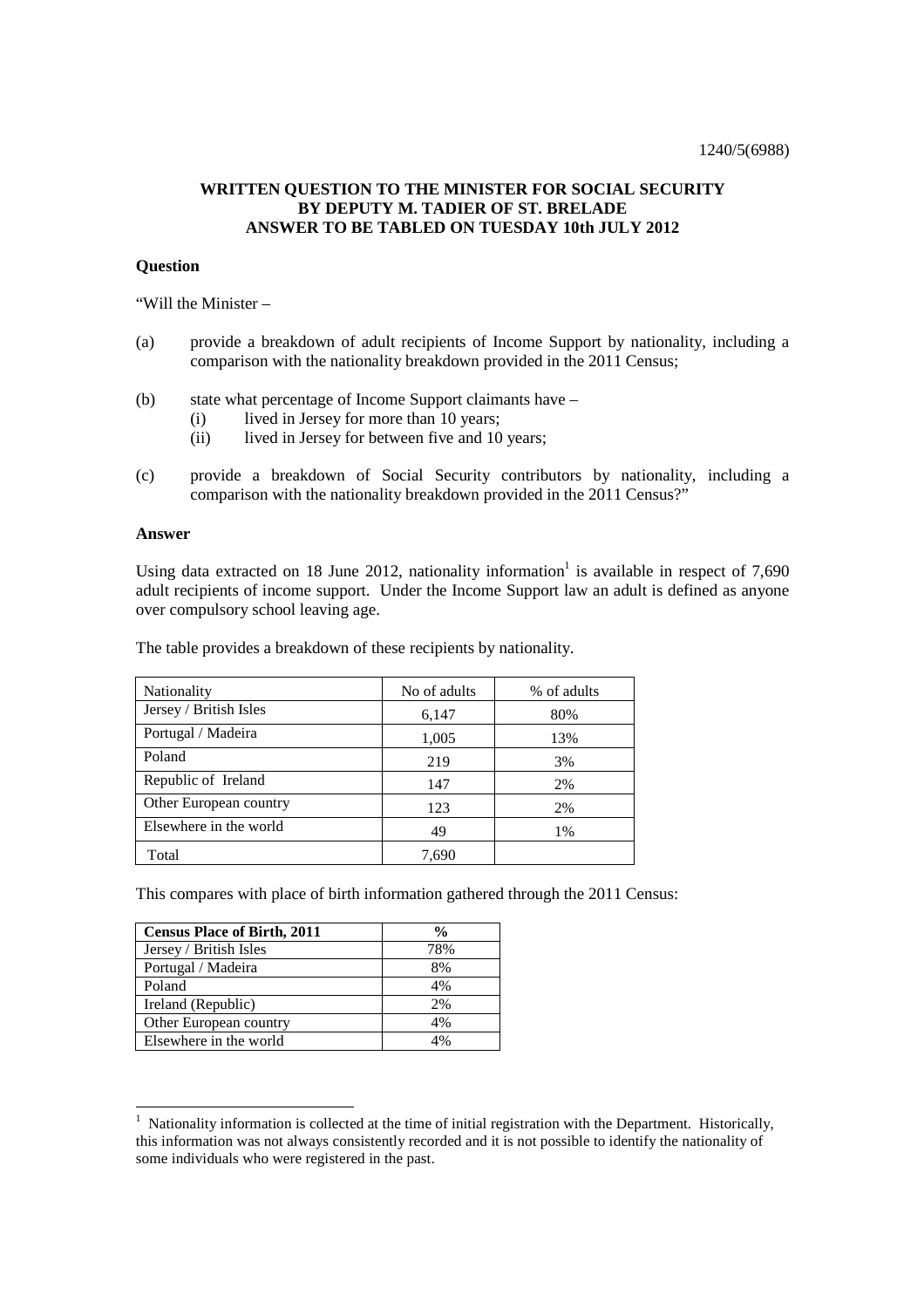These percentages are in respect of adults in Jersey at the time of the census (March 2011) aged 16 and above.

Information held by the Social Security Department for contribution purposes includes the dates when individuals register with the Department. An individual who leaves the island and returns at a later date will have two (or more) dates recorded. However, this data does not provide a complete record of individuals living in Jersey as, for example, individuals may leave the island without informing the Department. The following statistics have been collated by crossreferencing this information against details of current Income Support claimants.

- 80% of adults included on income support claims have been registered with Social Security for at least the last 10 years.
- 13% of adults included on income support claims have been registered with Social Security for at least the last five years.
- 7% of adults included on income support claims were most recently registered less than five years ago.

As noted above many adults spend some time in Jersey, and some time in other countries. The 7% of adults with their most recent registration date less than five years ago will include a large number of Jersey born individuals who have lived in Jersey for many years, left the island for a period, and recently returned.

It will also include individuals who have recently arrived in Jersey as the partner of an individual who is entitled to income support. Proposition P.56 proposes a change to Income Support so that each adult in an Income Support household will need to individually satisfy the Income Support residence test in order to receive the adult component and this proposition will be debated at the next States sitting.

Information on nationality<sup>2</sup> is available for 46,294 adults with employed earnings in December 2011as submitted to the Department. This includes all adults over compulsory school leaving age who were working for an employer in this month. It does not include individuals who were solely self employed. It does include individuals above pension age who remain in paid employment.

| <b>Social Security Class 1 Contributors by</b><br><b>Nationality, in December 2011</b> | $\frac{0}{0}$ |
|----------------------------------------------------------------------------------------|---------------|
| Jersey / British Isles                                                                 | 73%           |
| Portugal / Madeira                                                                     | 13%           |
| Poland                                                                                 | 6%            |
| Ireland (Republic)                                                                     | 3%            |
| Other European country                                                                 | 4%            |
| Elsewhere in the world                                                                 | 2%            |

<sup>&</sup>lt;sup>2</sup> As above, there are some individuals registered some years ago, for whom nationality information is not available.